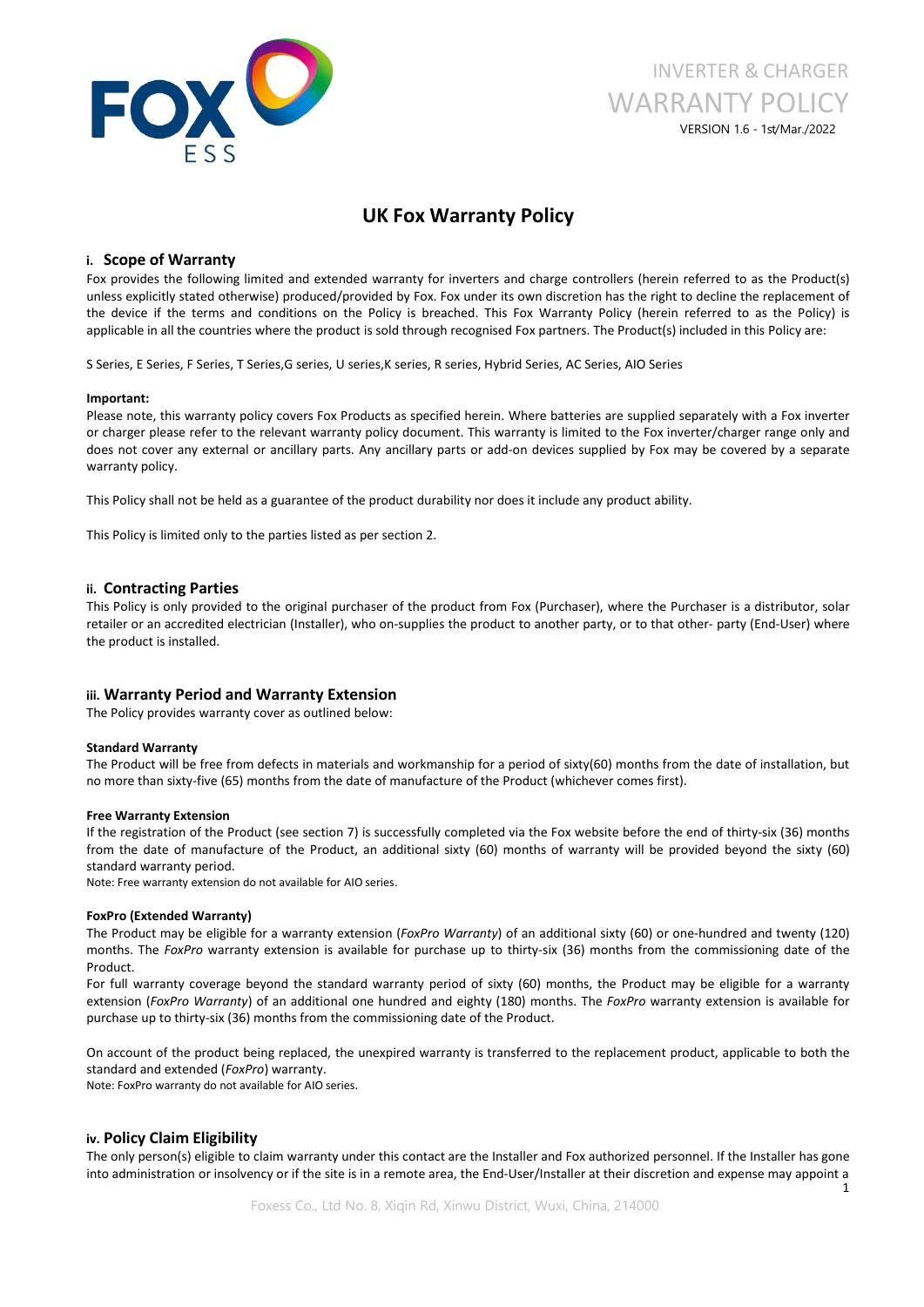

VERSION 1.6 - 1st/Mar./2022

Local Installer to carry out the functions of the original Installer. Eligibility of a Service Rebate is in accordance with sections 5 and 6 of this Policy.

Annual inspection is required from the 6<sup>th</sup> year after inverter's commissioning date by a Fox authorized suitably qualified technician, and that documented evidence of the inspection is kept on record. Failure to adequately maintain the equipment in the manner described may invalidate any warranty claims.

# **v. Limited Liability**

In the event of damages related to the causes listed below, no warranty claims will be acknowledged or accepted. Claims that relate to defects that are caused by the following factors are not covered by Fox's warranty obligations:

- Inadequate ventilation and circulation resulting in minimized cooling and natural air flow;
- Improper installation of the Product(s) and/or installation performed by a non-accredited Installer;
- Improper or noncompliant use, installation, commissioning, start up or operation;
- Improper wiring of the Product causing arching or damage of the Product or its parts;
- Improper use or misuse of the Product(s) by the Installer or End-User e.g. damage resulting from dropping the Product during installation;
- Use of improper connectors, e.g. where the Installer has installed the Product with different brand and/or model of connectors other than those supplied with the Product;
- Damage of the Product(s) that originate from other parts of the system;
- Force majeure (storm damage, lightning strike, overvoltage, fire, thunderstorm, flooding etc.)
- Damage that occurred during the transportation of the Product(s);
- Flaws that do not adversely affect the proper functioning of the product(s), e.g. cosmetic issues, wear and tear;
- Unauthorized repair and reinstallation of the Product(s);
- Where the Installer has not followed the warranty claim process and detailed in section 9, and/or proper evidence of the fault and/or test carried out on site has not been provided to Fox;
- Failure to follow the safety regulations and/or operating instructions in respect to the Product(s) operating manual.

Where authorized Fox personnel verify that the claim is valid and the Product is faulty owing to defects from materials and workmanship, Fox under its discretion will:

- repair of the product on site or at a designated Fox office or service centre;
- provide the closest Product within its current range of products for the replacement of the faulty or damaged Product.

The replacement Product(s) may differ in the specification and size within parameters deemed reasonable by Fox. Fox may replace parts with refurbished parts.

# **vi. Exclusions**

This Policy does not cover the components that were not initially sold by Fox as a part of the system. This also includes components of the system sourced by the End-User or Installer that may be of the same manufacturer and/or model as the one provided by Fox.

# **vii.Registration**

It is recommended that all Products are registered in order that they qualify under the terms of this Policy and to qualify for the free warranty extension. Warranties should be registered within thirty-six (36) months of installation, however it is recommended that they are registered no more than six (6) weeks following the successful installation and commissioning of the Product where possible. The information required at the point of registration via the Fox website is asfollows:

- 1. Product model<br>2. Product serial r
- **2.** Product serial number<br>**3.** Installation date<br>**4.** Customer name
- 
- 
- **5.** Installation postal/zip code
- **6.** Full installation address **7.** Name of installation company
-